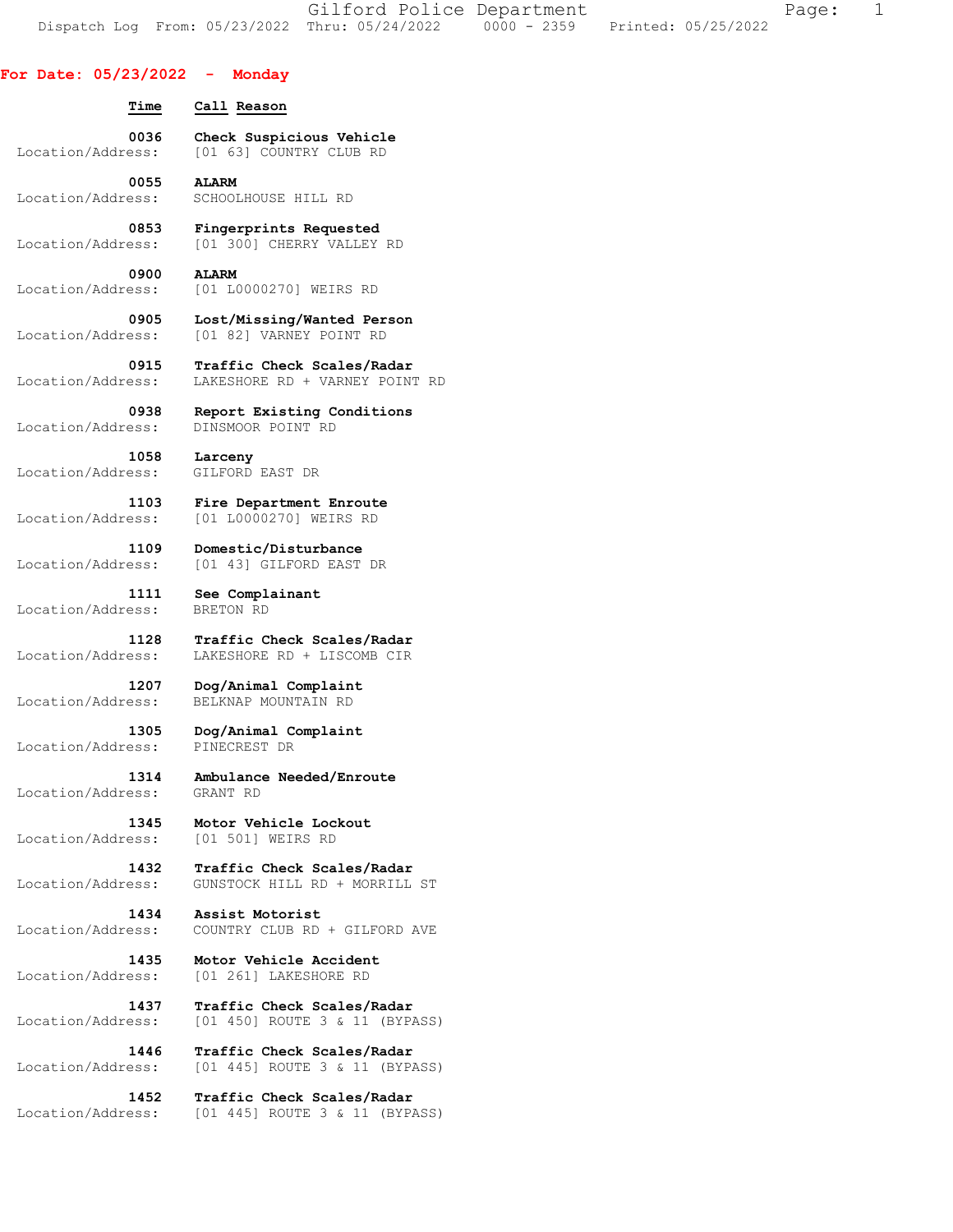|                                                                              | Gilford Police Department<br>Page:<br>Dispatch Log From: 05/23/2022 Thru: 05/24/2022 0000 - 2359<br>Printed: 05/25/2022      | $\overline{2}$ |
|------------------------------------------------------------------------------|------------------------------------------------------------------------------------------------------------------------------|----------------|
| 1452<br>Location/Address:                                                    | Motor Vehicle Accident<br>ROUTE 3 & 11 (BYPASS)                                                                              |                |
| 1456<br>Location:                                                            | Motor Vehicle/NCIC Check<br>[01 509] GILFORD                                                                                 |                |
| 1506<br>Location/Address:                                                    | Larceny<br>TATE RD                                                                                                           |                |
| 1508<br>Location/Address:                                                    | Motor Vehicle Lockout<br>OLD LAKESHORE RD                                                                                    |                |
| 1518<br>Location/Address:                                                    | Traffic Check Scales/Radar<br>[01 135] ROUTE 3 & 11 (BYPASS)                                                                 |                |
| 1526<br>Location/Address:                                                    | Traffic Check Scales/Radar<br>ROUTE 3 & 11 (BYPASS)                                                                          |                |
| 1536<br>Location/Address:                                                    | Traffic Check Scales/Radar<br>GILFORD AVE + SAVAGE RD                                                                        |                |
| 1602<br>Vicinity of:                                                         | Traffic Check Scales/Radar<br>[01 754] INTERVALE RD                                                                          |                |
| 1605<br>Location/Address:                                                    | Traffic Check Scales/Radar<br>[01 532] SAWMILL RD                                                                            |                |
| 1618<br>Location/Address:                                                    | Traffic Check Scales/Radar<br>[01 447] ROUTE 3 & 11 (BYPASS)                                                                 |                |
| 1623<br>Location/Address:                                                    | Traffic Check Scales/Radar<br>[01 445] ROUTE 3 & 11 (BYPASS)                                                                 |                |
| 1624<br>Location/Address:<br>Refer To Arrest:<br>Arrest:<br>Address:<br>Age: | Criminal Trespass<br>CHERRY VALLEY RD<br>$22 - 121 - AR$<br>FURTH, ALEXANDER P<br>99 MOUNT PLEASANT AVE GLOUCESTER, MA<br>32 |                |
| Charges:<br>1655                                                             | Criminal Trespass                                                                                                            |                |
| Location/Address:                                                            | Traffic Check Scales/Radar<br>[01 445] ROUTE 3 & 11 (BYPASS)                                                                 |                |
| 1706<br>Location/Address:                                                    | Burglary/In Progress, If Appl<br>BRIARCLIFF RD                                                                               |                |
| 1743<br>Location/Address:                                                    | Domestic/Disturbance<br>OLD LAKESHORE RD                                                                                     |                |
| 1827<br>Location/Address:                                                    | Assist Motorist<br>CARRIAGE RD                                                                                               |                |
| 1856<br>Location/Address:                                                    | Service of Paperwork<br>OLD LAKESHORE RD                                                                                     |                |
| 1859<br>Location/Address:                                                    | Attempt To Locate<br>GILFORD AVE                                                                                             |                |
| 1906<br>Location/Address:                                                    | Lost/Found Item<br>CARRIAGE RD                                                                                               |                |
| 1927<br>Location/Address:                                                    | Road & Weather Conditions<br>LIBERTY HILL RD                                                                                 |                |
| 2018<br>Location:                                                            | Lost/Missing/Wanted Person<br>[02] LACONIA                                                                                   |                |
| 2028<br>Location/Address:                                                    | Assist Motorist<br>[01 135] ROUTE 3 & 11 (BYPASS)                                                                            |                |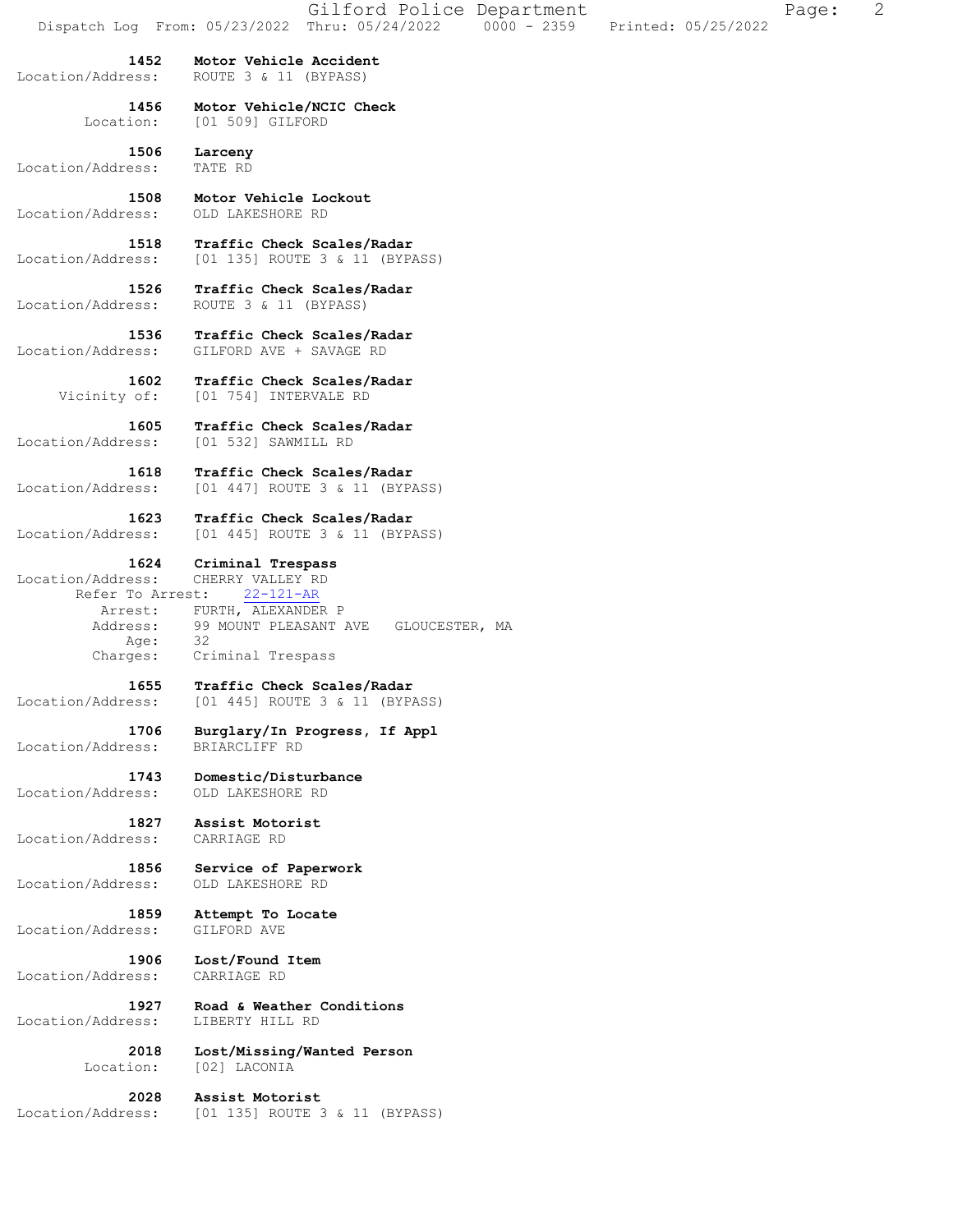|                           | Gilford Police Department<br>$0000 - 2359$<br>Dispatch Log From: 05/23/2022 Thru: 05/24/2022<br>Printed: 05/25/2022 | 3<br>Page: |
|---------------------------|---------------------------------------------------------------------------------------------------------------------|------------|
| 2040                      | Domestic/Disturbance                                                                                                |            |
| Vicinity of:              | MORRILL ST                                                                                                          |            |
| 2126<br>Location/Address: | Check Suspicious Vehicle<br>[01 261] LAKESHORE RD                                                                   |            |
| 2315<br>Location/Address: | <b>ALARM</b><br>[01 812] WEIRS RD                                                                                   |            |
| For Date: $05/24/2022 -$  | Tuesday                                                                                                             |            |
| 0757<br>Location/Address: | Ambulance Needed/Enroute<br>GUNSTOCK HILL RD                                                                        |            |
| 0811<br>Location/Address: | Traffic Check Scales/Radar<br>WEIRS RD                                                                              |            |
| 0830<br>Location:         | Motor Vehicle/NCIC Check<br>[01 509] GILFORD                                                                        |            |
| 0830<br>Location/Address: | Motor Vehicle Complaint<br>STARK ST                                                                                 |            |
| 0834<br>Location/Address: | Dog/Animal Complaint<br>VILLAGE LN                                                                                  |            |
| 0840<br>Location/Address: | Motor Vehicle Complaint<br>SALTMARSH POND RD                                                                        |            |
| 0858<br>Location/Address: | Fire Department Enroute<br>[01 325] OLD LAKESHORE RD                                                                |            |
| 1037<br>Location/Address: | Motor Vehicle Lockout<br>[01 4] GILFORD EAST DR                                                                     |            |
| 1113<br>Location/Address: | Traffic Check Scales/Radar<br>LAKESHORE RD + OLD LAKESHORE RD                                                       |            |
| 1122<br>Location/Address: | Motor Vehicle Complaint<br>SALTMARSH POND RD                                                                        |            |
| 1130<br>Location/Address: | Contracted Service Request<br>BELKNAP POINT RD                                                                      |            |
| 1145<br>Location/Address: | Report Existing Conditions<br>POTTER HILL RD                                                                        |            |
| 1152<br>Location:         | Service of Paperwork<br>[01 509] GILFORD                                                                            |            |
| 1243<br>Location/Address: | Yard Sale Permit Issued<br>MARINE DR                                                                                |            |
| 1324<br>Location/Address: | Juvenile<br>[01 96] ALVAH WILSON RD                                                                                 |            |
| 1333<br>Location/Address: | Service of Paperwork<br>LONGRIDGE DR                                                                                |            |
| 1629<br>Location/Address: | Traffic Check Scales/Radar<br>ROUTE 3 & 11 (BYPASS) + LAKESHORE RD                                                  |            |
| 1732<br>Location/Address: | See Complainant<br>[01 300] CHERRY VALLEY RD                                                                        |            |
| 1844<br>Location/Address: | Suspicious Person<br>BRETON RD                                                                                      |            |
| 1908<br>Location/Address: | Traffic Check Scales/Radar<br>GUNSTOCK HILL RD                                                                      |            |
|                           |                                                                                                                     |            |